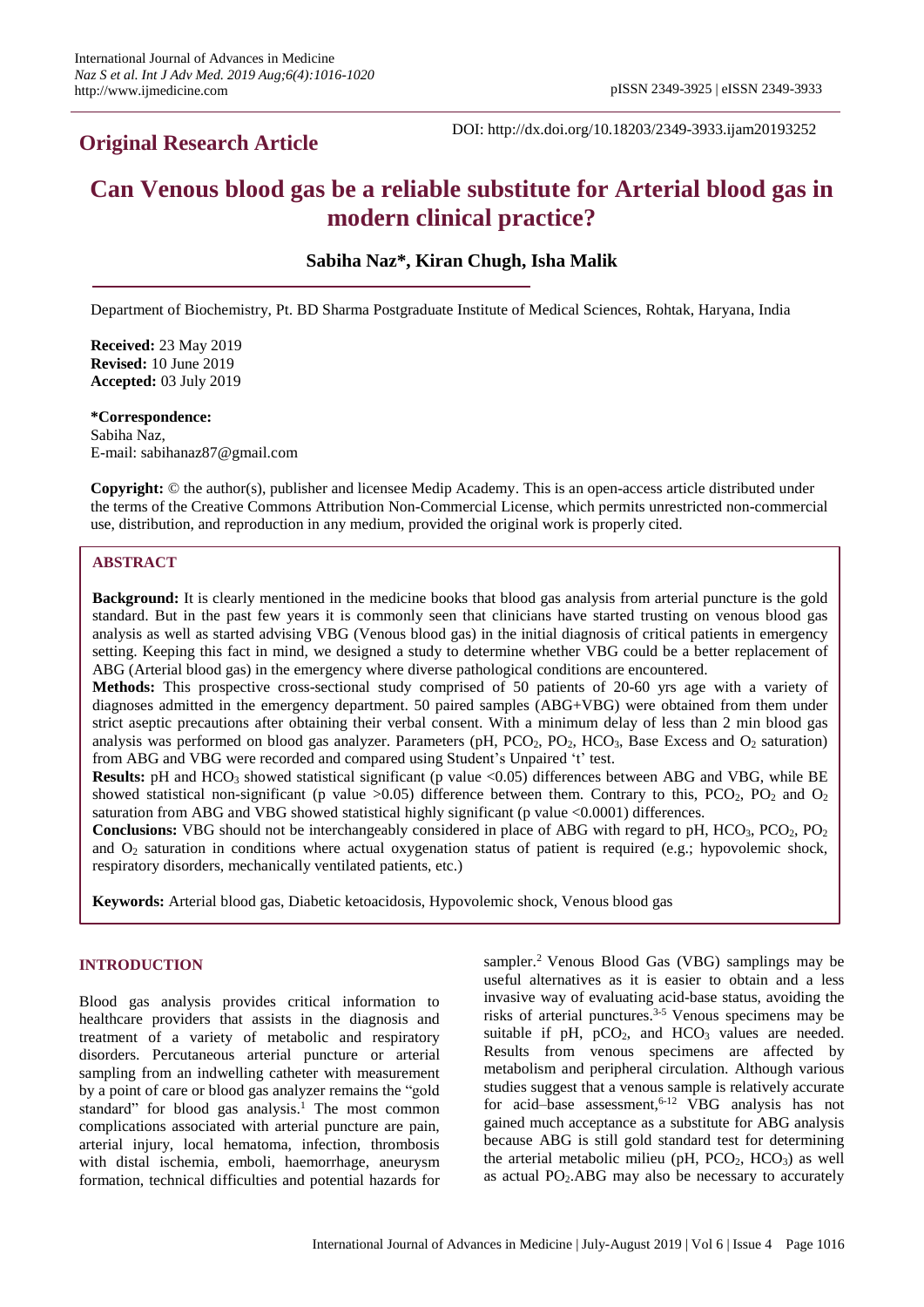determine  $PCO<sub>2</sub>$  in severe shock, in hypercapnic conditions (i.e.  $PCO<sub>2</sub>>45$  mmHg) and to determine arterial lactate >2mM (rarely necessary). The disadvantage of VBG is that  $PO<sub>2</sub>$  values are poorly compared with ABG values. Also, the fact is that arterial PO<sup>2</sup> is typically 36.9 mm Hg greater than the venous with significant variability (95% confidence interval from 27.2 to 46.6 mm Hg). <sup>13</sup> This cross-sectional prospective study was designed to prove that VBG cannot be a substitution of ABG in every clinical scenario. For this, we have compared ABG with VBG to determine whether VBG could replace ABG in the initial diagnosis of patients in the emergency setting where diverse pathological conditions are encountered.

#### **METHODS**

This prospective cross-sectional study was conducted in the emergency laboratory of biochemistry department of Pt. B. D. Sharma Postgraduate Institute of Medical Sciences, Rohtak (Haryana) in Northern India from October to December 2018. The study comprised of 50 patients including both genders, age ranging between 20 years and 60 years admitted in the emergency department with presenting complications of chronic obstructive pulmonary disease, pneumonia, acute or chronic renal failure, acute coronary syndrome, diabetic ketoacidosis, systemic malignancy, acute gastroenteritis and suspected organo-phosphorus poisoning. After obtaining verbal consent of patient or patient's attendant, a couple of samples were taken from patient under strict aseptic precautions, For VBG analysis, 1ml blood was taken from the antecubital vein in heparinised syringe while for ABG analysis 1 ml blood was taken from the radial artery with 24 G hypobaric needle in heparinised syringe with a minimum delay of less than 2 minutes. Both the samples were analyzed as quickly as possible on Eschweiler Combiline Blood Gas analyser located in the emergency biochemistry laboratory. According to the hospital policy, daily internal quality control testing was performed to maintain accuracy of the results. Also, external quality control testing was performed using Bio Rad QC materials (Level 1, Level 2 and Level 3).

Results obtained from ABG and VBG analysis were recorded in tabular form in MS EXCEL Sheets. Statistical analysis was done by using student's unpaired 't' test. Level of significance was set as p value.

p >0.05-statistical non- significant p <0.05-statistical significant p <0.0001-statistical highly significant

There were certain limitations of our study which are as follows.

- Our sample size was limited comprising of 50 patients only. Due to which it was quite difficult to obtain highly statistical significant results.
- Most of the previous studies have been done on a specific patient group (e.g. diabetic ketoacidosis,

respiratory alkalosis, mechanically ventilated patients, etc). But in this study, authors have included the patients with a variety of diagnoses. Therefore, there may be possible chances for biases.

• Out of 50 samples, 5 samples were alkalotic, 20 were acidotic and 25 samples fall under the category of normal pH. Thus, it was quite difficult to obtain statistical highly significant differences in our findings.

#### **RESULTS**

This study consisted of 50 patients (30 males and 20 females) of the age ranging from 20-60 years, having presenting complications like chronic obstructive pulmonary disease, pneumonia, acute or chronic renal failure, acute coronary syndrome, diabetic ketoacidosis, systemic malignancy ,acute gastroenteritis and suspected organo- phosphorus poisoning. We analysed 50 paired samples (ABG + VBG) on Eschweiler Combiline Blood Gas analyser. The pH, PCO<sub>2</sub>, PO<sub>2</sub>, HCO<sub>3</sub>, Base excess and O<sup>2</sup> saturation were recorded from ABG and VBG report and compared using students unpaired 't' test. Based on a normal pH range of 7.35-7.45 pH units, 20 samples were acidotic, 5 were alkalotic and 25 fall under the normal pH range. In this study no patient was repeated.

This was done in order to avoid bias of disease and patient specifics. Table 1 shows the comparison of different parameters viz  $pH, PCO<sub>2</sub>$ ,  $PO<sub>2</sub>$ ,  $HCO<sub>3</sub>$ , Base excess and  $\overline{O_2}$  saturation between arterial blood gas and venous blood gas. Figure 1 shows the comparison of arterial pH with venous pH. Arterial pH values  $(7.363\pm0.07)$  are more than venous pH values (7.323±0.07) with statistical significant difference (p value  $< 0.05$ ). Figure 2 shows the comparison of arterial  $PCO<sub>2</sub>$  with venous  $PCO<sub>2</sub>$  in which arterial  $PCO<sub>2</sub>$  $(42.96 \pm 11.7 \text{ mmHg})$  is less than venous PCO<sub>2</sub>  $(52.2 \pm 10.7 \text{ mmHg})$ mmHg) with statistical highly significant difference of p value <0.0001.

Figure 3 shows the comparison of arterial PO2 with venous  $PO_2$  in which arterial  $PO_2$  (62.99 $\pm$ 16.9 mmHg) is more than venous  $PO_2$  (28.5±11.73 mmHg) with statistical highly significant difference (p value <0.0001). Figure 4 shows the comparison of arterial  $HCO<sub>3</sub>$  with venous  $HCO<sub>3</sub>$  in which arterial  $HCO<sub>3</sub>$  (23.79 $\pm$ 10.2) mmol/L) is statistical significantly (p value  $\langle 0.05 \rangle$  less than venous  $HCO_3$  (30.5 $\pm$ 14 mmol/L). Figure 5 shows the comparison of arterial Base Excess with venous Base Excess according to which arterial Base Excess( $2.53\pm6.98$  mmol/L) is more than venous Base Excess  $(2.51\pm7.68 \text{ mmol/L})$  with statistical nonsignificant difference of p value >0.05.Figure 6 shows the comparison of arterial  $O_2$  saturation with venous  $O_2$ saturation which states that arterial  $O<sub>2</sub>$  saturation  $(88.29 \pm 7.32\%)$  is more than venous O<sub>2</sub> saturation  $(54.2\pm12.5\%)$  with highly significant difference (p value)  $<0.0001$ ).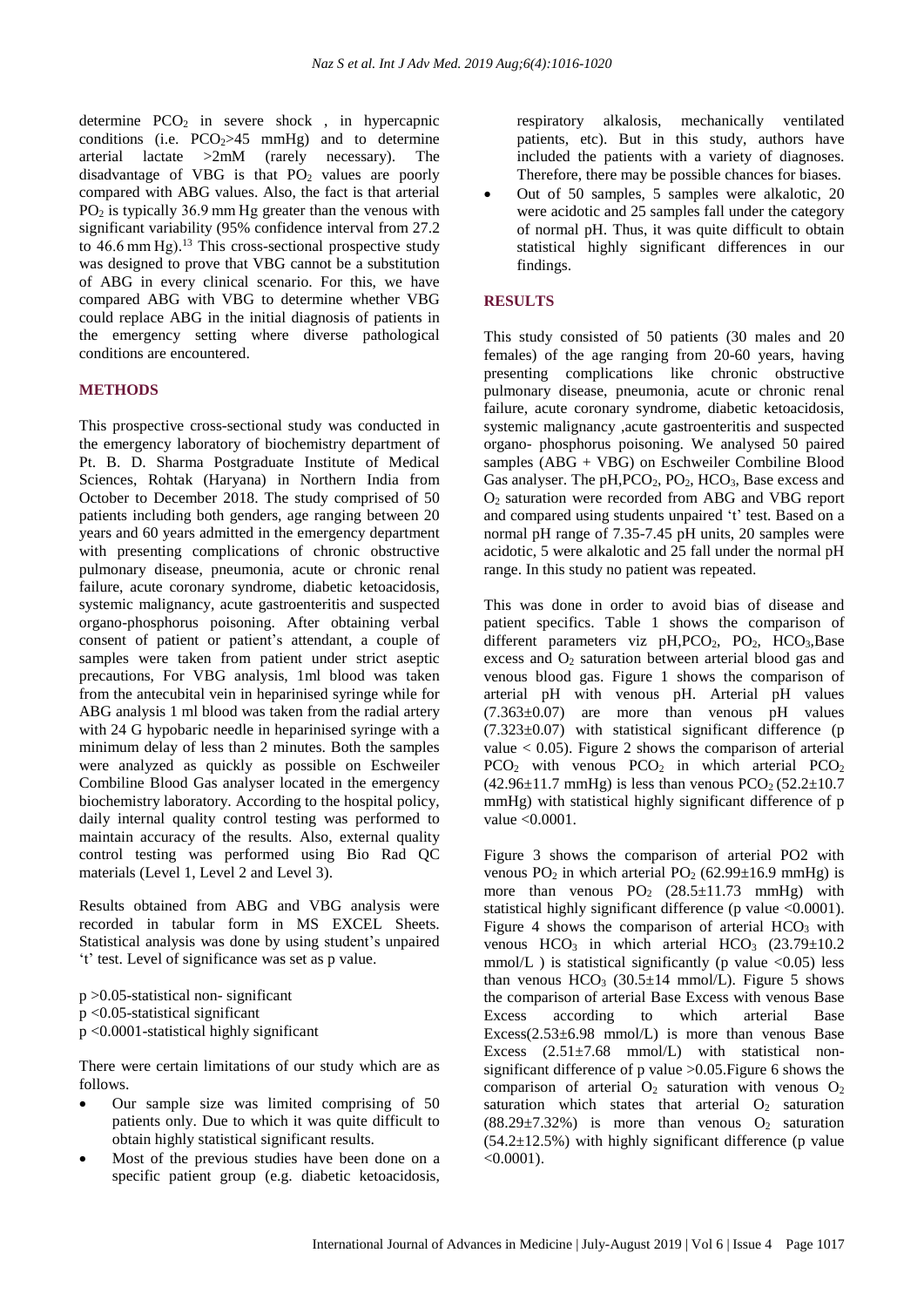| <b>Parameters</b>         | $ABG (n=50) \overline{Mean} \pm SD$ |       | <b>SEM</b> | $VBG$ (n=50) Mean | $\pm SD$ | <b>SEM</b> | <b>p</b> value     |
|---------------------------|-------------------------------------|-------|------------|-------------------|----------|------------|--------------------|
| pH                        | 7.363                               | 0.07  | 0.01       | 7.323             | 0.07     | 0.01       | $0.010**$ (SS)     |
| $pCO2$ (mmHg)             | 42.96                               | 11.17 | 1.58       | 52.2              | 10.77    | 1.52       | $<0.0001***$ (HS)  |
| PO <sub>2</sub> (mmHg)    | 62.99                               | 16.9  | 2.39       | 28.5              | 11.73    | 1.65       | $<0.0001***$ (HS)  |
| HCO <sub>3</sub> (mmol/L) | 23.79                               | 10.2  | 1.45       | 30.5              | 14       | 1.9        | $0.0071*(SS)$      |
| $BE$ (mmol/L)             | 2.53                                | 6.98  | 0.98       | 2.51              | 7.68     | 1.08       | $0.9880^{**}$ (NS) |
| $O_2$ SAT $(\%)$          | 88.29                               | 7.32  | 1.03       | 54.2              | 12.5     | 1.77       | $<0.0001***$ (HS)  |

**Table 1: Comparison of Arterial blood gas and Venous blood gas parameters.**

**Note –** (**\***denotes statistical non- significant i.e. P value>0.05, **\*\***denotes statistical significant i.e. P value<0.05 and **\*\*\***denotes statistical highly significant i.e. P value<0.0001.



## **Figure 1: Comparison of Arterial pH and Venous pH.**







**Figure 3: Comparison of arterial PO<sup>2</sup> and venous PO2.**



# **Figure 4: Comparison of arterial HCO<sup>3</sup> and venous HCO3.**







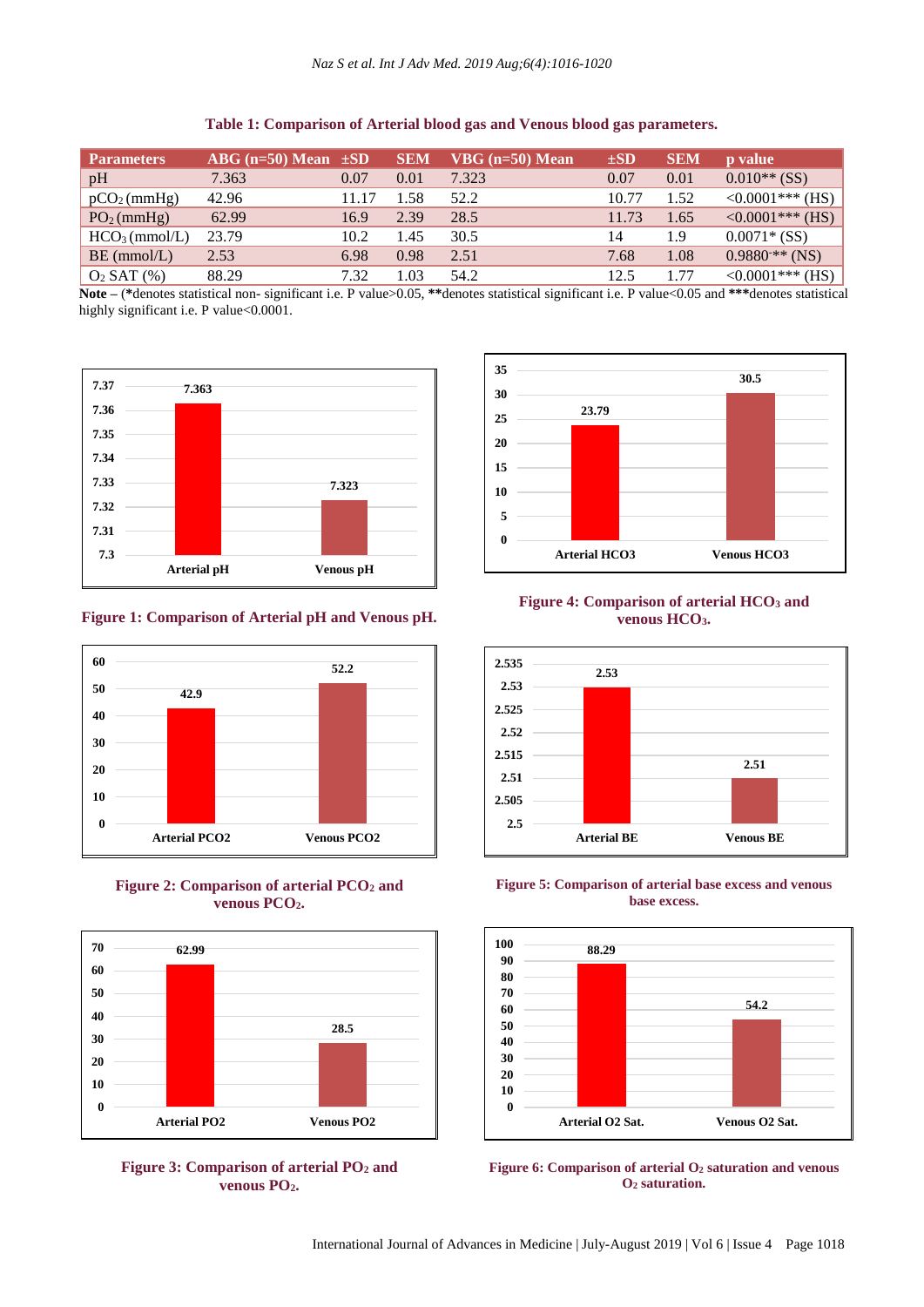#### **DISCUSSION**

Arterial blood gases (ABGs) are commonly used for estimating the acid-base status, oxygenation and carbon dioxide concentration of unwell patients. However, arterial blood can be difficult to obtain due to weak pulses or patient movement. Due to thicker, muscular and innervated walls, arteries are also more painful to puncture than veins. As such, venous blood gas (VBG) can be used as an alternative method of estimating pH and HCO3.But still VBG cannot clearly replace ABG because PCO2 in venous blood is higher as compared to  $PCO<sub>2</sub>$  in arterial blood. Also,  $PO<sub>2</sub>$  and  $O<sub>2</sub>$  saturation in arterial blood is much higher than venous blood. So, VBG values are non-comparable with ABG values in case of PCO<sub>2</sub>, PO<sub>2</sub> and O<sub>2</sub> saturation. A number of studies have suggested that there is agreement between ABG and VBG values, but they were limited by specific patient group samples (e.g. patients with diabetic ketoacidosis) and analysis of only one or some parameters rather than all commonly used parameters (e.g., pH,  $PCO<sub>2</sub>$ , and bicarbonate).<sup>9,14-16</sup>

Treger et al, studied the agreement between ABG and central VBG samples for pH,PCO<sub>2</sub> and bicarbonate and found that pH for central venous blood  $(7.340\pm0.134)$ was less than arterial blood  $(7.370\pm0.138)$ .PCO<sub>2</sub> for central venous blood was 42.3±12.6 which was more than arterial blood i.e., 38.4±12.4. Similarly ,Bicarbonate for central venous blood was 23.20±7.80 which was more than arterial blood i.e., 22.40±7.60.There was no statistical significant difference (p value  $>0.05$ ) for pH,  $PCO<sub>2</sub>$  and Bicarbonate values between ABG and VBG.<sup>17</sup> Therefore, they concluded that peripheral or central venous  $pH$ ,  $PCO<sub>2</sub>$  and bicarbonate can be replaced by their arterial equivalents in many clinical contexts that are encountered in the ICU. Malathesha et al, carried out the study to determine whether VBG values can replace ABG values (pH, bicarbonate,  $PCO<sub>2</sub>$  and  $PO<sub>2</sub>$ ) in the initial emergency department evaluation of patients.<sup>15</sup> They concluded that agreement is excellent in pH values and acceptably narrow in  $PCO<sub>2</sub>$  and bicarbonate values while venous PO<sup>2</sup> and arterial PO<sup>2</sup> did not showed good agreement. Kozaci et al, studied the comparison of arterial and venous blood gas parameters and the usability of VBG instead of ABG in patients with respiratory alkalosis. They found that the correlation between the results of pH, PCO2, bicarbonate and BE in arterial and venous blood gas samples were statistically significant.<sup>18</sup> Gupta et al, compared the arterial and venous blood gas measurements in non-respiratory diseases patients admitted in intensive care unit and found that the VBG values for  $pH$  and  $HCO<sub>3</sub>$  showed excellent association and correlation. Therefore, they can be considered clinically interchangeable with arterial values.<sup>19</sup>

Contrary to above mentioned previous findings, our study showed statistical significant differences (p value  $< 0.05$ ) in the values of  $pH$  and  $HCO<sub>3</sub>$  and non-significant differences (p value >0.05) in BE between ABG and VBG, while  $PCO<sub>2</sub>$ ,  $PO<sub>2</sub>$  and  $O<sub>2</sub>$  saturation in venous blood showed poor agreement with arterial blood having highly significant differences of  $p$  value  $\leq 0.0001$ . Hence for the assessment of  $PCO<sub>2</sub>$ ,  $PO<sub>2</sub>$  and  $O<sub>2</sub>$  saturation in the patients with respiratory disorders and artificially mechanically ventilated, VBG should not be interchangeably used, only ABG should be strictly performed.

There are large discrepancies between the  $PO<sub>2</sub>$  measured in arterial and venous blood. Therefore, VBG cannot be used to assess oxygenation. In conditions of hypovolemic shock, VBG does not demonstrate a higher  $CO<sub>2</sub>$ concentration and lower pH compared to arterial blood. Therefore, the VBG is not a surrogate for the acid-base status in hypovolemic shock, likely due to peripheral vasoconstriction and central shunting of blood to essential organs. There is also a poor agreement between PCO<sup>2</sup> measured in venous and arterial blood. Thus, VBG should not be used as a direct substitute for ABG in then measurement of  $PCO<sub>2</sub>$ .<sup>20</sup>

We recommend that VBG should not be considered in place of ABG with regard to  $PCO_2$ ,  $PO_2$  and  $O_2$  saturation because in our study we found statistical highly significant (p value  $\langle 0.0001 \rangle$  differences between ABG and VBG in context to  $PCO<sub>2</sub>, PO<sub>2</sub>$  and  $O<sub>2</sub>$  saturation, Also VBG values for pH and HCO<sub>3</sub> showed statistical significant differences  $(p<0.05)$  with ABG values. Therefore, they cannot be clinically interchangeable with arterial values. In modern clinical practice, VBG is nowadays deemed adequate for both the diagnosis and the monitoring of diabetic ketoacidosis according to the latest UK guidelines. However, it is also important to recognize the limitations of VBG in relation to arterial analysis. <sup>20</sup>

#### **ACKNOWLEDGEMENTS**

Authors would like to highly acknowledge their grateful thanks to the team of service engineers of CL Micromed Pvt. Ltd. (Delhi, India) for maintaining the Eschweiler Combiline Blood Gas analyzers as well as for performing quality control testing throughout the study for the accuracy of the results.

*Funding: No funding sources Conflict of interest: None declared Ethical approval: None declared*

#### **REFERENCES**

- 1. Shapiro BA, Mahutte CK, Cane RD, Gilmour IJ. Clinical performance of a blood gas monitor: A prospective, multicenter trial. Crit Care Med. 1993;21(4):487-94.
- 2. Elborn JS, Finch MB. Non-arterial assessment of blood gas status in patients with chronic pulmonary disease. Ulster Med J. 1991;60:164-7.